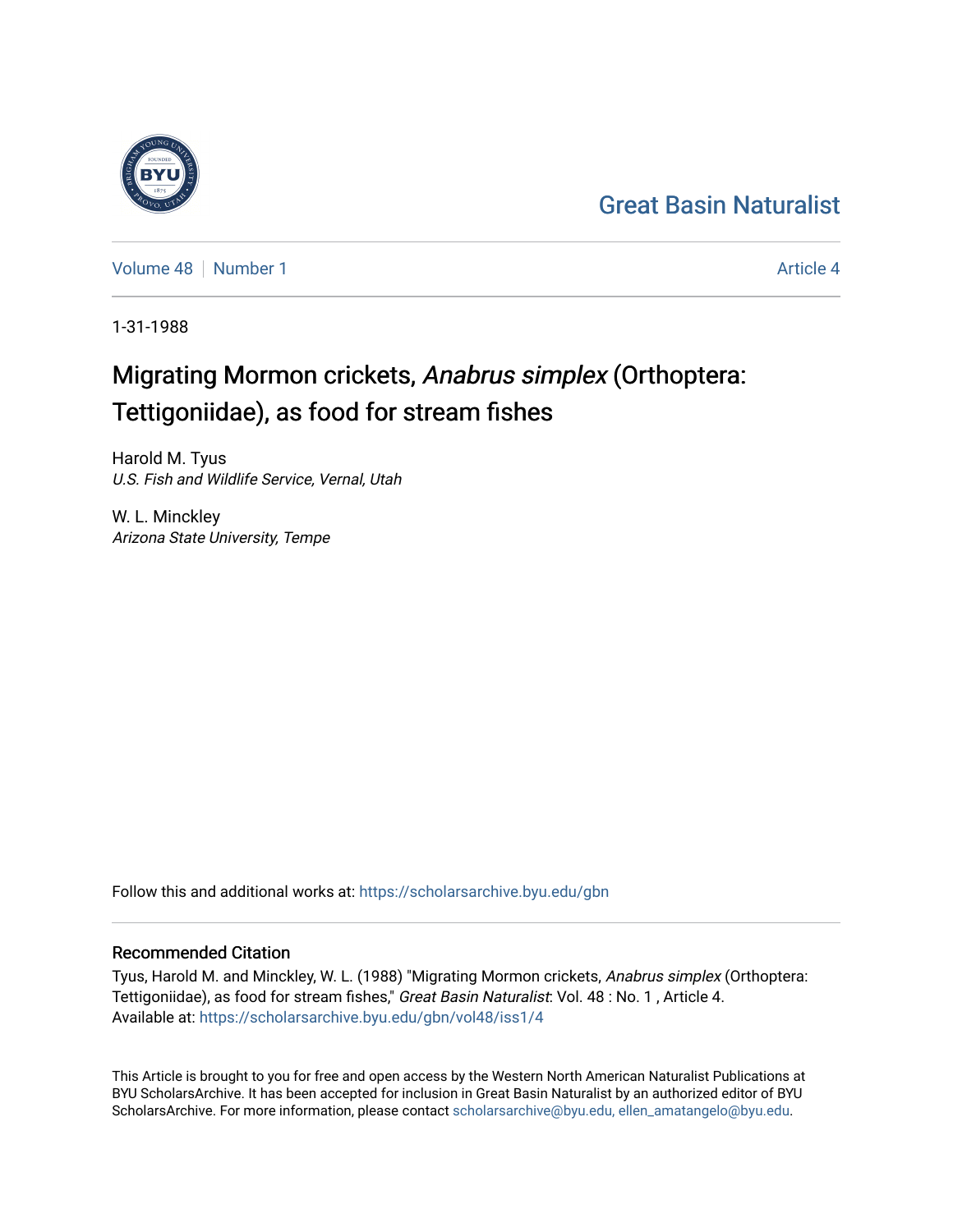### MIGRATING MORMON GRICKETS, ANABRUS SIMPLEX (ORTHOPTERA: TETTIGONIIDAE), AS FOOD FOR STREAM FISHES

Harold M. Tyus<sup>1</sup> and W. L. Minckley<sup>2</sup>

ABSTRACT.—Migrating hands of Mormon crickets (Anahrus simplex) were observed crossing the Green and Yampa rivers in Dinosaur National Monument, Colorado and Utah, in 1986 and 1987. Swimming crickets were swept downstream and eaten by four endemic and seven introduced fish species. Included were two endangered fishes, Colorado squawfish (Ptychocheilus lucius) and humpback chub (Gila cypha). Direct and indirect effects to aquatic food webs associated with application of pesticides for Mormon cricket control may pose a threat to these fishes and to man.

The Mormon cricket {Anahrus simplex Haldeman) occurs only in western North America where it is generally regarded as an agricultural pest (Wakeland 1959). This flightless, long-horned grasshopper is primarily solitary in low-density subpopulations but becomes gregarious and migratory with high densities, moving from its mountain breeding areas to plague croplands (Gapinera and MacVean 1987). Earliest records of this insect date to Mormon pioneers in the Salt Lake Valley in 1847 and to the legendary cricket plague of 1848 (Bancroft 1889, Whitney 1892).

Although most reports stress the detrimental effects of Mormon cricket outbreaks. Mormon crickets potentially provide an abundant and high-quality food source (Defoliart et al. 1982). Predation by terrestrial animals in cludes about 50 species of birds, mammals, and reptiles; however, references to predation by aquatic animals are few (Wakeland 1959). Mormon crickets swim readily (LaRivers 1956), as do other Orthoptera, and refer ence to their movements into Utah streams and lakes dates to 1848 (Bancroft 1889). Swimming crickets would be exposed to aquatic predators during migrations, but we found no reference to predation on this species by fishes.

Annual Mormon cricket outbreaks and migrations in Dinosaur National Monument (DNM), Golorado and Utah (Fig. 1), have re newed an old controversy about control of crickets by aerial spraying of pesticides (Gapinera and MacVean 1987), U.S. Fish and Wildlife Service 1986, 1987). A part of this

controversy concerns Park Service policy to treat crickets with natural controls, if needed (National Park Service 1986), since aerial spraying could adversely affect endangered species in DNM. The objectives of this study are to evaluate fish predation on Mormon crickets in DNM, discuss possible signifi cance to fishes of a periodic, massive, and seasonal food supply, and comment on possible impacts of cricket controls on fishes, aquatic communities, and man.

#### **METHODS**

The availability of Mormon crickets in streams and predation on them by fishes were evaluated by visual observations, use of crickets as bait, and direct inspection of stomachs of nonnative species taken by angling, tram mel nets, and electrofishing. Angling in cluded bottom-fishing with weighted hooks and surface-fishing with floats. Mormon crickets were hooked through the thorax and abdo men. Weekly trips through the Green and Yampa rivers in 1986 and 1987 (May through July) included the season when crickets were present.

Average weights of late instar and adult Mormon crickets were obtained in 1987 by weighing 20-50 individuals from several large bands. All crickets in a 5-30-m section of road were collected and weighed on a  $1,000 \times 2$ -g platform scale. Grickets were placed in previously tared plastic bags, and subsamples were separated by sex. Gricket bands were located on Harpers Gorner Road in DNM from <sup>19</sup> July to 14 August 1987.

<sup>&</sup>lt;sup>1</sup>U.S. Fish and Wildlife Service, 1680 West Hwy 40, Room 1210, Vernal, Utah 84078.

<sup>&</sup>lt;sup>2</sup>Department of Zoology, Arizona State University. Tempe, Arizona 85287.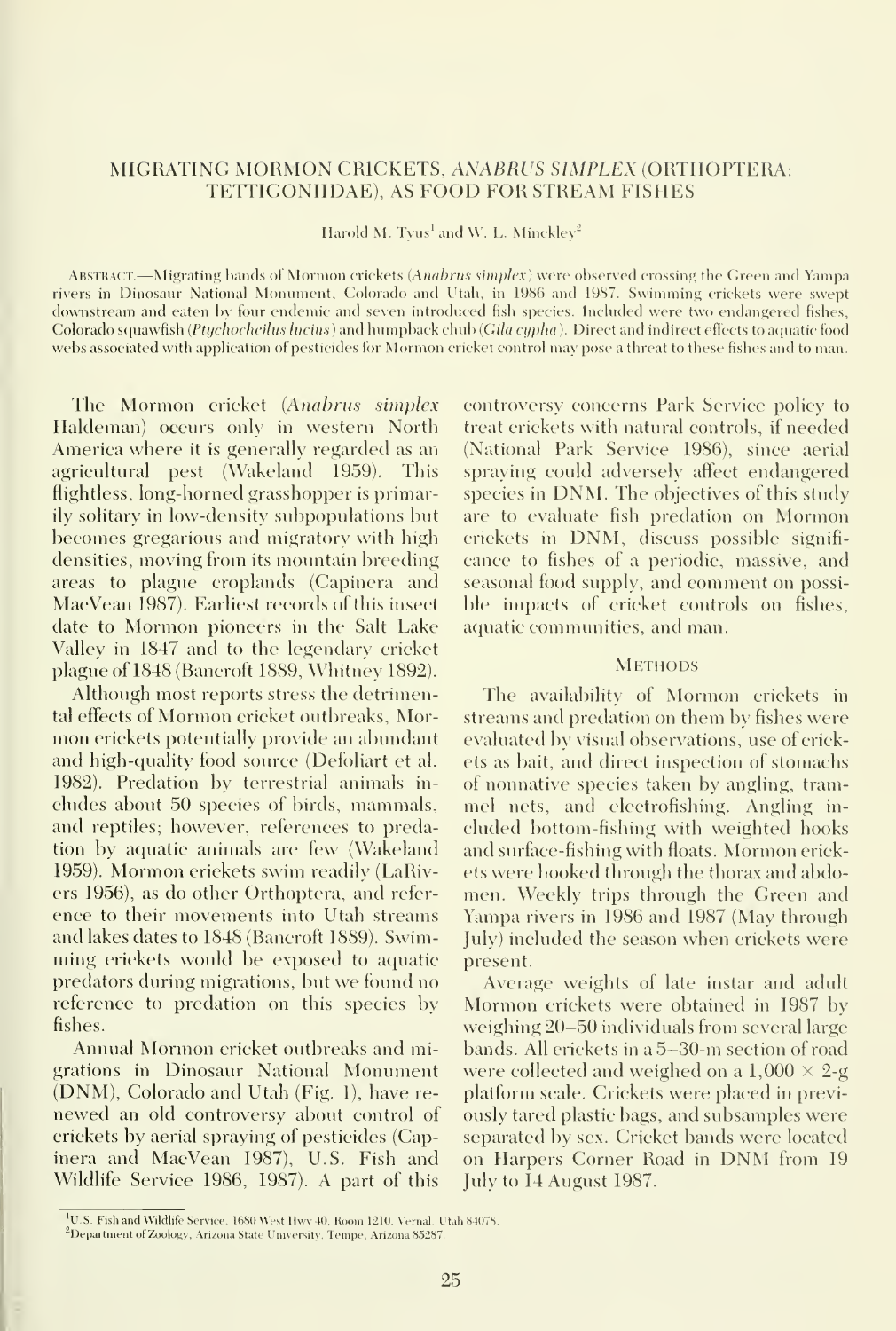

Fig. 1. Map of upper Colorado and Green river basins, Colorado and Utah.

RESULTS unique and substantial organic input to the Green and Yampa rivers in DNM in 1986 and Migratory Mormon erickets formed a 1987. Young erickets were first observed on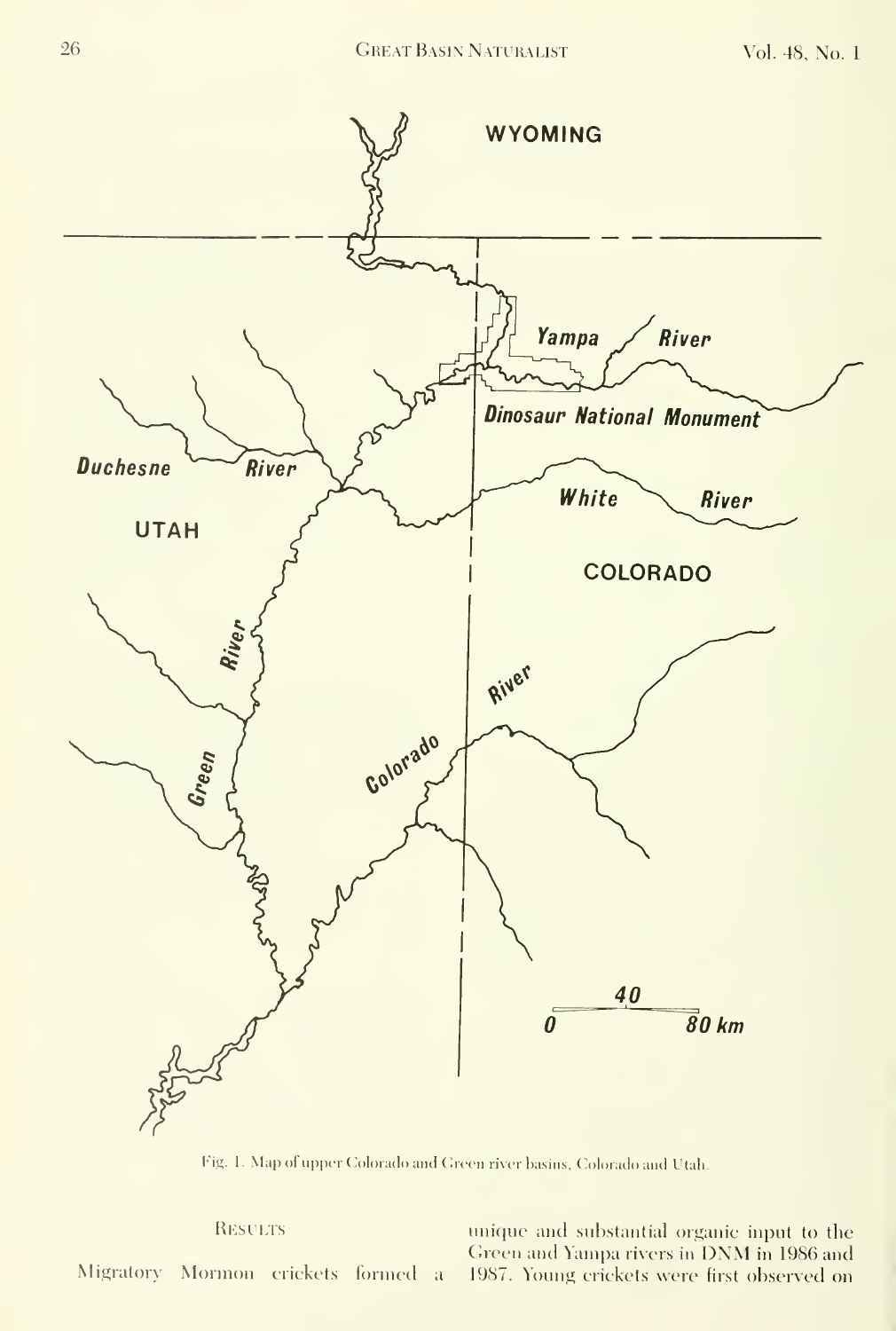| Family       | <b>Species</b>                           | <b>Status</b> | Number of individuals |               |
|--------------|------------------------------------------|---------------|-----------------------|---------------|
|              |                                          |               | <b>1986</b>           | 1987          |
| Cvprinidae   | Cyprinus carpio                          | introduced    | $\overline{2}$        | 12            |
|              | Gila cypha                               | endemic       | 16                    | 29            |
|              | Gila robusta                             | endemic       | 134                   | 185           |
|              | Ptychocheilus lucius                     | endemic       |                       | 3             |
| Catostomidae | Catostomus latipinnis                    | endemic       |                       | 9             |
| 1ctaluridae  | Ameiurus melas                           | introduced    |                       | $\mathcal{S}$ |
|              | <i><u><b>Ictalurus punctatus</b></u></i> | introduced    |                       | 161           |
| Salmonidae   | Salmo clarki                             | introduced    | $\theta$              |               |
|              | Salmo gairdneri                          | introduced    | $\theta$              |               |
|              | Salmo trutta                             | introduced    | $\theta$              | 20            |
| Cottidae     | Cottus bairdi                            | native        | $\theta$              |               |
|              |                                          |               |                       |               |

TABLE 1. Numbers of fish captured using Mormon cricket, Anabrus simplex, as bait or fish whose stomachs eontained crickets. All fish were captured in DNM 1986-1987 ([- ] indicates no records kept).

roads in early May, and huge bands of late instars and adults migrated into river canvons in early June through July. All Mormon crickets observed encountering streams ultimately entered the water; we saw no individual turn from the water's edge for more than a few minutes. Crickets entrained in river currents varied from a few individuals per hour to concentrations of over 50 individuals/m<sup>2</sup> of water surface. Entrained crickets remained on the surface and continued to swim for long periods. Live, moribund, and dead individuals accumulated in eddies and remained at or near the surface for hours. Downstream from shorelines where migrating bands were entering the river, numbers averaged 10–20 individuals/m<sup>2</sup>. Largest numbers were observed where a tributary creek intersected a migration and earried the crickets in large numbers to the mainstream. In this instance, 50 individuals/ $m^2$  is a conservative estimate. Highest numbers were observed in eddies where crickets accumulated. In such instances, their abundance exceeded the last value, and, in minutes, hundreds of crickets climbed aboard our rafts.

A total of 430 Mormon erickets were weighed from 12 collections taken in 1987. Average weight per cricket was 3.03 g. A subsample of  $112$  males averaged  $2.84$  g (range  $(2.30-3.02 \text{ g})$ , and 141 females averaged 3.12 g (range  $3.07-3.27$  g). Although we could not reliably estimate the biomass of crickets, we observed several bands of 1 km<sup>2</sup> or more entering the Green River. At 10-20 individuals/  $m<sup>2</sup>$ , one of these bands could weigh 30–60 metric tons.

Eleven fish species, in five families (Table 1), fed on Mormon crickets from 18 May to 1

August 1987. A total of 587 fish were captured by angling in 1986 and 1987 with Mormon erickets as bait, or had crickets in their digestive systems. Included were four endemic Colorado River fishes: roundtail chub, Gila robusta; humpback chub, Gila cypha; Colorado squawfish, Ptychocheilus lucius; and flannelmouth sucker, Catostomus latipinnis. Roundtail chub and the endangered humpback chub were voracious feeders on Mormon crickets. Although bait records for 1986 were incomplete, these two species comprised 53%  $(N<sup>2</sup>)$ 210) of fish captured in 1987 ( $N = 399$ ) with cricket-baited hooks (Table 1). Three Colorado squawfish were captured using crickets for bait, and a fourth attempted to eat a cricket but was not landed.

When Mormon crickets were present, all fish species large enough to eat them had done so. Small individuals of aggressive, omnivorous species (channel catfish, Ictalurus punc*tatus*, and black bullhead, *Ameiurus melas*) dismembered and devoured even the largest crickets. Remarkable numbers were present in some digestive tracts, distending stomachs and intestines and, in some cases, filling buccal cavities and protruding from mouths. Channel catfish and carp (Cyprinus carpio) were observed at the water surface feeding on crickets in eddies whenever crickets were present. The most striking example of point input and opportunistic feeding was observed 28 May 1987 at the confluence of the Green River and a small tributary in DNM. Nineteen of 21 brown trout *(Salmo trutta)*, 1 of 3 rainbow trout (Salmo gairdneri), and 1 cutthroat trout (Salmo clarki) taken immediately below the inflow were gorged with crickets. However, no Mormon crickets were observed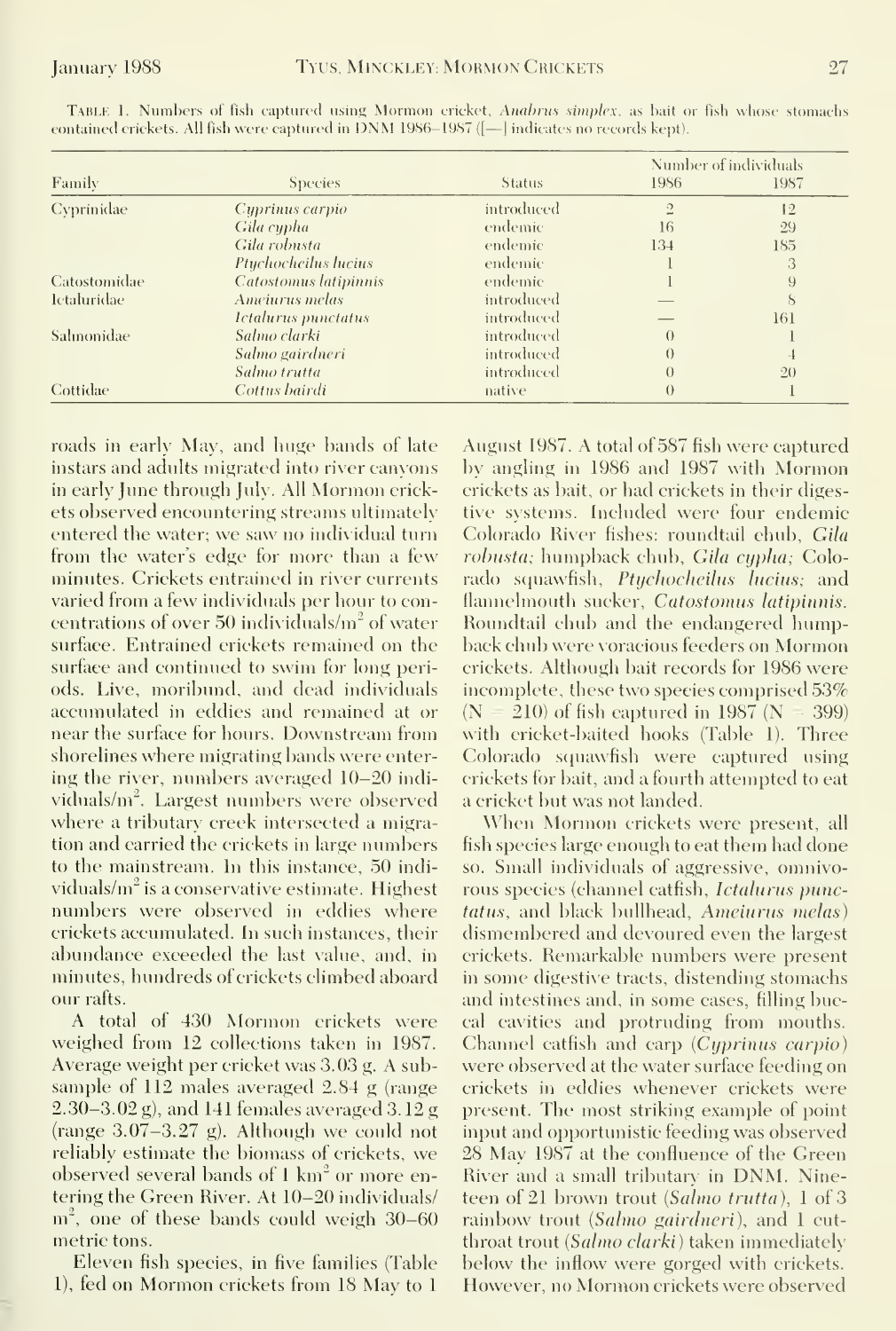upstream of the confluence (13-km reach), and none of 25 individuals of the same three species collected there had consumed crickets.

#### **DISCUSSION**

#### Mormon Crickets and Stream Ecology

The movements of large bands of Mormon crickets into the Green and Yampa rivers in DNM in <sup>1986</sup> and <sup>1987</sup> provided <sup>a</sup> substantial and high-quality organic input to this system. This must have been the case in other years of major outbreaks, such as from <sup>1980</sup> to <sup>1987</sup> in DNM (Gapineraand MacVean 1987, National Park Service 1986). Mormon cricket availability may be important to the ecology of both native and nonnative fishes. This is especially true in DNM, which contains the only known spawning site for the endangered humpback chub in the Green River Basin, and one of the two confirmed spawning sites for the endangered Colorado squawfish (Tyus et al. 1987).

Various investigators have studied Green River fishes (Holden and Stalnaker 1975, Miller 1964, Miller et al. 1982, Vanicek and Kramer 1969) with emphasis on rare, native species listed or considered for listing as threatened or endangered (U.S. Department of the Interior 1985). The fauna also includes numerous nonnative fishes introduced for sport, forage, food, or by accident (Tyus et al. 1982). Food habits of native fishes are generally known (Vanicek and Kramer 1969, Jacobi and Jacobi 1982), but their seasonal use of terrestrial animals is not. Foods of nonnative species are described for other rivers (e.g., Carlander 1977), but few data exist in DNM.

DNM in spring provide food for stream fishes. This is <sup>a</sup> time when flooding, scouring, and annual insect emergence reduce food availability. High-water turbidity presumably reduces visual feeding efficiency of predatory fishes, yet large numbers of crickets at or near the water surface are vulnerable to aquatic predators. Cricket availability coincides with prereproductive periods lor some native species, including roimdtail and humpback chubs, flaimelmouth sucker, and Colorado squawfish. As reported by Defoliart et al. (1982), adult Mormon crickets have <sup>a</sup> mean erude protein content of 58% and a fat content of  $16.5\%$ . Such abundant and high-quality food might enhance fish reproductive success, postreproductive recovery, or both.

We do not advocate that native fishes time reproductive behavior to cricket input. However, a demonstrable relationship between nutrition and reproductixe success in these fishes would be of interest, and long-lived fishes could incorporate such unpredictable major outbreaks to advantage in life-history strategies (Smith 1981, Tyus 1986). Longevities of endemic Colorado River fishes studied to date indicate long life is an exceptional attribute of this fauna. Bonytail chub (Gila elegans) older than 40 years have been re ported, razorback sucker (Xyrauchen texanus) commonly reach 30 to 40 years, and Colorado squawfish that formerly achieved 1.8 m in length must have lived even longer (McCarthy and Minckley 1987, Rinne et al. 1986). Periodic outbreaks of Mormon crickets could contribute significantly to nutrition, di rectly or indirectly, tor <sup>a</sup> number of consecutive or disjunct years during such a long period of life.

High Hows and seasonal flooding in the mainstream Green River are now reduced by dams (Joseph et al. 1977). This alters or pre cludes floodplain inundation and removes particulate organics through reservoir entrapment (e.g., Minckley and Rinne 1986). Flooded lowlands were formerly expansive during sustained high flows, which often ex ceeded mean discharge (181 m<sup>3</sup>/second, based on an 86-year record at Jensen, Utah) by more than an order of magnitude during snowmelt (Remilliard et al. 1986). Floodplain connnunities were thus made available to predation by riverine fishes, as observed elsewhere (Welcomme 1979). In the Green River, Colorado squawfish and razorback sucker have been radiotracked to flooded lowlands, where they presumably feed (Tyus 1987, Tyus et al. 1987). Flood reduction and loss of al lochthonous inputs may make seasonal inputs of terrestrial animals, including Mormon crickets, more important now than historically.

#### Mormon Cricket Control

In their natural grassland or sagebrushdominated habitats. Mormon crickets prefer to feed on succulent, herbaceous vegetation. Damage to range grasses is considered so slight that they are not generally considered a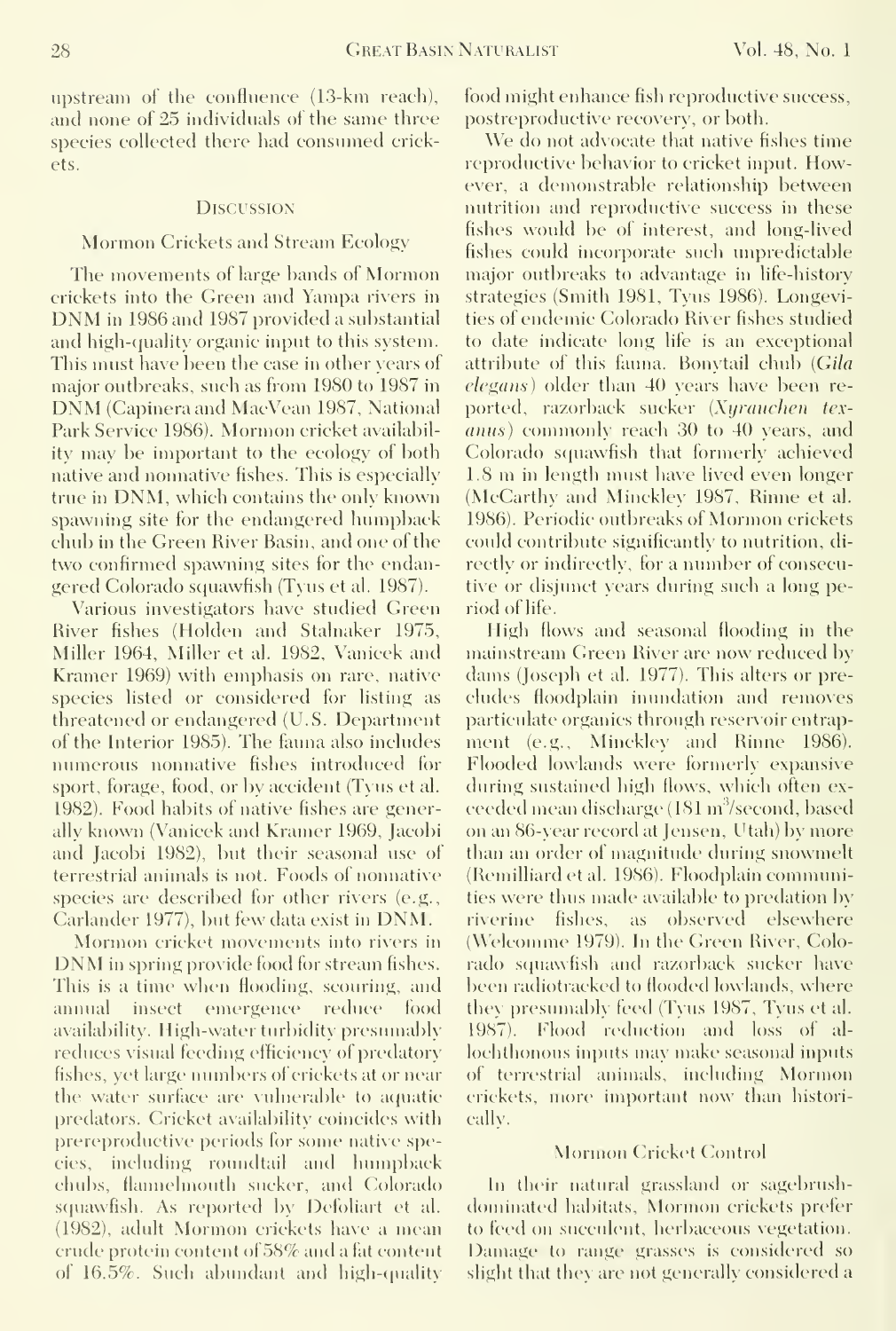serious livestock competitor (Capinera and MacVean 1987, Corkins 1923, Cowen 1932). Bands of crickets migrating into croplands have resulted in economic damage that is legendary. However, reports of flying grasshoppers in early accounts (Bancroft 1889), indi cate Mormon crickets did less than all the damage. Psychological effects of hordes of large, black insects invading gardens and dwellings during periodic outbreaks were nonetheless sufficient to stimulate severe countermeasures. Mechanical barriers, poisoned baits, aerial application of pesticides, and biological controls have all been used (Animal and Plant Health Inspection Service 1986, Capinera and MacVean 1987, Swain 1944, Wakeland 1959).

As mentioned. Mormon crickets provide food for many terrestrial and aquatic animals. They are also potentially valuable to man. Defoliart et al. (1982) found that dried Mormon crickets contained 2,800 Kcal/kg and val ued the powder at \$300/metric ton. A small (1  $km<sup>2</sup>$  band of crickets (10–20 crickets/m<sup>2</sup>) would be worth about \$3,000-\$7,000 based on these values. Mormon crickets are also beneficial because they feed on other insect pests, including aphids (Ueckert and Hanson 1970), and are known to scavenge on feces or carrion, converting these energy sources into food more readily usable by higher predators. Control may therefore conflict with perpetuation and management of desirable species, either through direct poisoning or indirectly through reduction in the terrestrial and aquatic food supply (Capinera and MacVean 1987, Mont and Oehme 1981).

Although government agencies currently utilize pesticides of relatively low toxicity to vertebrates (i.e., carbaryl, malathion), these chemicals can cause adverse impacts to the avifauna (Moulding 1976) and to aquatic in vertebrates (Mont and Oehme 1981). Private citizens may employ even more dangerous chemicals. Direct impacts of pesticides (e.g., blow-over, accidental spraying, or washing of poisons into aquatic habitats) may be minimized by enforcement of regulations (U.S. Fish and Wildlife Service 1986, 1987). Yet pesticide contamination remains a possibility if applied near aquatic systems. If direct poisoning of nontarget animals does not occur, indirect effects, such as reduction in foods, may affect fishes.

Contamination of aquatic habitats may fur ther occur through mass movements of pesticide-laden Mormon crickets into streams, and entrainment of other contaminated animals. If crickets consumed by fishes contain pesticides, the large number eaten by fishes suggests that substantial amounts of pesticides could likewise be consumed. This would result in death or physiologic impairment. Coincidence of cricket outbreaks, pesticide application, and fish reproduction may result in potential pesticide influence on gamete production, gametes, or young. A high incidence of vertebral anomaly (lordosis) in roundtail chub in DNM has been tentatively linked to pesticide applications (Haynes and Muth 1985).

Lastly, streams within and near DNM arerenowned for sport fishing. Substantial harvests are recorded for trouts in the Green River below Flaming Gorge Dam and channel catfish throughout the upper Green River Basin. Other carnivorous fishes, including northern pike (*Esox lucius*), are also taken and eaten. If pesticides are bioaccumulated by sport fishes, an avenue exists for direct transfer of potentially damaging substances to the public.

#### **ACKNOWLEDGMENTS**

This paper was developed from research supported, in part, by the Fish and Wildlife Service, Bureau of Reclamation, and National Park Service. The states of Colorado and Utah furnished needed collecting permits and other assistance. L. A. Trinca, C. A. Karp, and other Fish and Wildlife Service employees aided in field data collection and manuscript preparation. P. C. Marsh also read and improved a draft of the manuscript.

#### Literature Cited

- ANIMAL AND PLANT HEALTH INSPECTION SERVICE. 1987. Biological assessment for the Rangeland Grass hopper Cooperative Management Program. U.S. Dept. Agric., Washington, D.C.
- BANCROFT, H, H, 1889. History of Utah. In: The works of Hubert Howe Bancroft, Vol. 26. The History Company, San Francisco. (Reprinted 1964 by Bookcraft, Inc., Salt Lake City, Utah).
- Capinera. <sup>J</sup> , andC MacVean. 1987. Ecology and management of Mormon cricket, Anabrus simplex Haldeman. Final Report to the National Park Service. Department of Entomology, Colorado State University, Fort Collins.